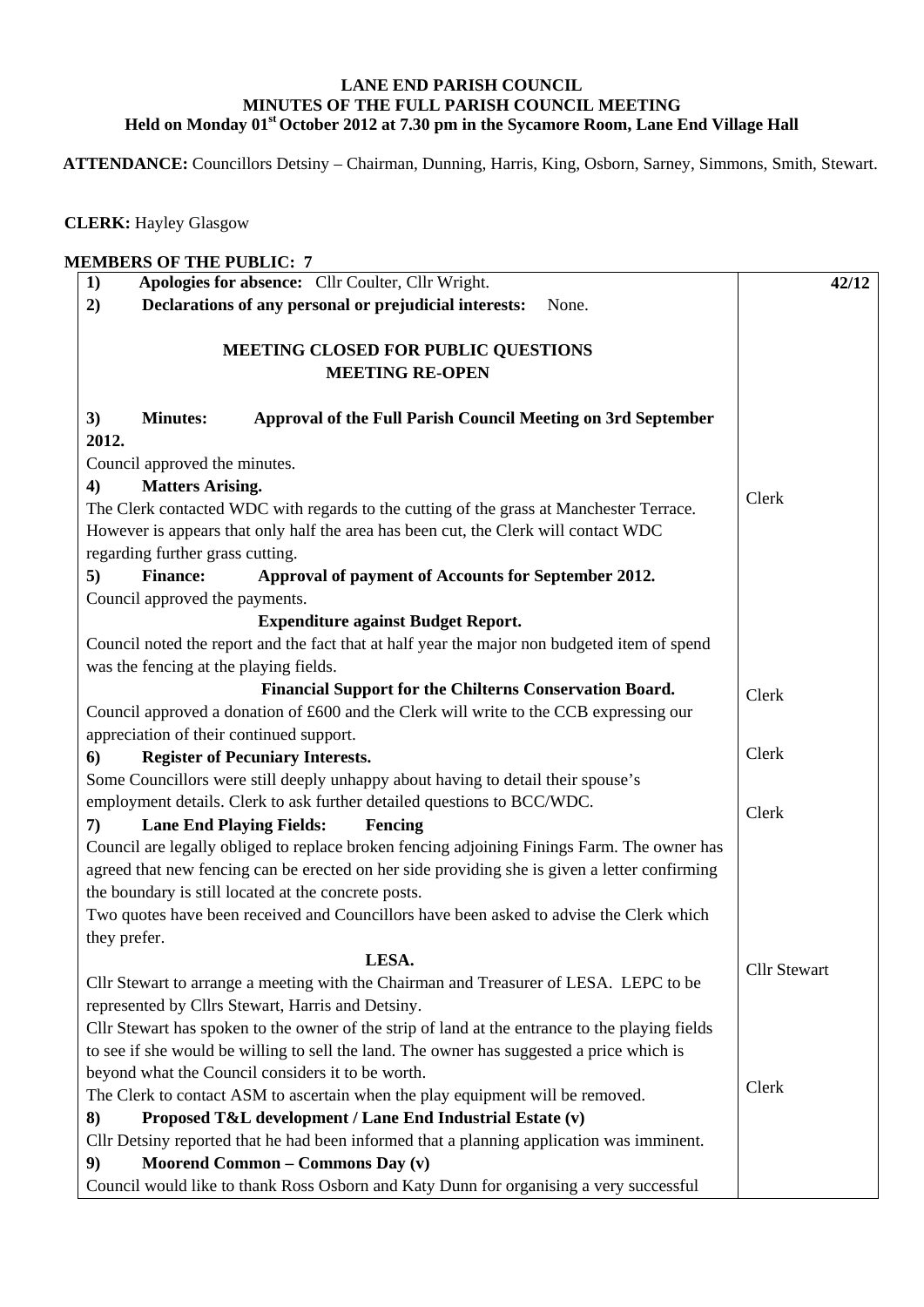| day. Between 60 and 80 people attended. A great number of ideas for long term                                                                                                                                                                                                                                                                         | 43/12               |
|-------------------------------------------------------------------------------------------------------------------------------------------------------------------------------------------------------------------------------------------------------------------------------------------------------------------------------------------------------|---------------------|
| sustainability were generated.                                                                                                                                                                                                                                                                                                                        |                     |
| <b>Christmas in the Village.</b><br>10)                                                                                                                                                                                                                                                                                                               | All Councillors     |
| Council approved a contribution of £250 towards the event. It would be appreciated if as                                                                                                                                                                                                                                                              |                     |
| many Councillors as possible could attend this worthy event.                                                                                                                                                                                                                                                                                          |                     |
| Parking in Lane End.<br>11)                                                                                                                                                                                                                                                                                                                           | <b>Cllr Detsiny</b> |
| Cllrs Coulter and Detsiny have met with WDC to discuss this issue. Cllr Detsiny is to meet                                                                                                                                                                                                                                                            |                     |
| with them again this week.                                                                                                                                                                                                                                                                                                                            |                     |
| 12)<br>Clerk's report.                                                                                                                                                                                                                                                                                                                                |                     |
| Three independent roofing contractors have confirmed that the damage suffered by<br>٠<br>LEYCC was caused by problems with the adjoining school roof. However BCC's<br>contractor disputes this. A local contractor, SJL Maintenance, has made good the<br>worst of the damage and Council agreed he should be paid so as not to be out of<br>pocket. |                     |
| Clerk to reclaim the payment from BCC.                                                                                                                                                                                                                                                                                                                | Clerk               |
| The Clerk has passed 25 completed bus service questionnaires from Cadmore End<br>٠                                                                                                                                                                                                                                                                    |                     |
| residents to Cllr Dunning for analysis.                                                                                                                                                                                                                                                                                                               | <b>Cllr Dunning</b> |
| The Clerk has contacted two companies regarding cleaning the pond. They both<br>٠                                                                                                                                                                                                                                                                     |                     |
| require £200 - £300 to just submit a quote. Council asked the Clerk to contact CCB to                                                                                                                                                                                                                                                                 |                     |
| see if they can recommend a contractor.                                                                                                                                                                                                                                                                                                               | Clerk               |
| The Local Area Technician has contacted the Clerk to discuss whether there are any<br>$\bullet$                                                                                                                                                                                                                                                       |                     |
| current problems. Councillors to advise the Clerk if they have any issues they want to<br>raise.                                                                                                                                                                                                                                                      | All Councillors     |
| Invitations to Meetings, Correspondence & Reports received.<br>13)                                                                                                                                                                                                                                                                                    |                     |
| Council noted the report.                                                                                                                                                                                                                                                                                                                             |                     |
| <b>Matters raised by Councillors.</b><br>14)                                                                                                                                                                                                                                                                                                          |                     |
| Cllr King prepared a draft statement outlining the current status of the bus service. Councillor                                                                                                                                                                                                                                                      |                     |
| King advised after the questionnaires have been analysed a meeting with BCC should be                                                                                                                                                                                                                                                                 |                     |
| arranged to identify which services are really needed.                                                                                                                                                                                                                                                                                                |                     |
| Cllr King gave his apologies for the November meeting.                                                                                                                                                                                                                                                                                                |                     |
| Cllr Dunning reported that the lamppost opposite the end of Simmons Way in the Marlow                                                                                                                                                                                                                                                                 |                     |
| Road had an old redundant post beside it which required removal. The Clerk will report this.                                                                                                                                                                                                                                                          | Clerk               |
| Cllr Dunning asked the Clerk to chase up the free trial speed monitor which was offered to                                                                                                                                                                                                                                                            |                     |
| Council and was agreed to be situated at the bottom of Beech Avenue.                                                                                                                                                                                                                                                                                  | Clerk               |
| It was agreed that the Clerk and Cllr Harris will shortly visit all allotments to ensure all                                                                                                                                                                                                                                                          | Clerk/Cllr Harris   |
| allotments are being used. The Clerk will then issue the annual rents.                                                                                                                                                                                                                                                                                |                     |
| Cllr Sarney asked if the Clerk to contact WDC to ask if a dog waste bin can be put on                                                                                                                                                                                                                                                                 |                     |
| Wheeler End Common.                                                                                                                                                                                                                                                                                                                                   | Clerk               |
| Cllr Simmons raised concerns about the ivy around the trees on Church Road. The Clerk will                                                                                                                                                                                                                                                            |                     |
| commission Pete Whipp to carry out a duty of care survey. It may be that Green Gym are able                                                                                                                                                                                                                                                           | Clerk               |
| to cut back the Ivy if needed.                                                                                                                                                                                                                                                                                                                        |                     |
| Planning: To consider new applications and receive Wycombe District Council<br>15)                                                                                                                                                                                                                                                                    | Clerk               |
| <b>Decisions and Appeals</b>                                                                                                                                                                                                                                                                                                                          |                     |
| <b>New Applications</b>                                                                                                                                                                                                                                                                                                                               |                     |
| 12/06695/FUL - South Barn, Moor Common, Lane End, Buckinghamshire, HP14 3HX<br>Proposed construction of stable in paddock.                                                                                                                                                                                                                            |                     |
| Council agreed that there was not sufficient information to make a judgment on this                                                                                                                                                                                                                                                                   |                     |
| application.                                                                                                                                                                                                                                                                                                                                          |                     |
| 12/07082/FUL - Beaumont Lodge, Wheeler End Common, Wheeler End, Buckinghamshire,                                                                                                                                                                                                                                                                      |                     |
| HP14 3NJ - Householder application for construction of a single storey rear extension                                                                                                                                                                                                                                                                 |                     |